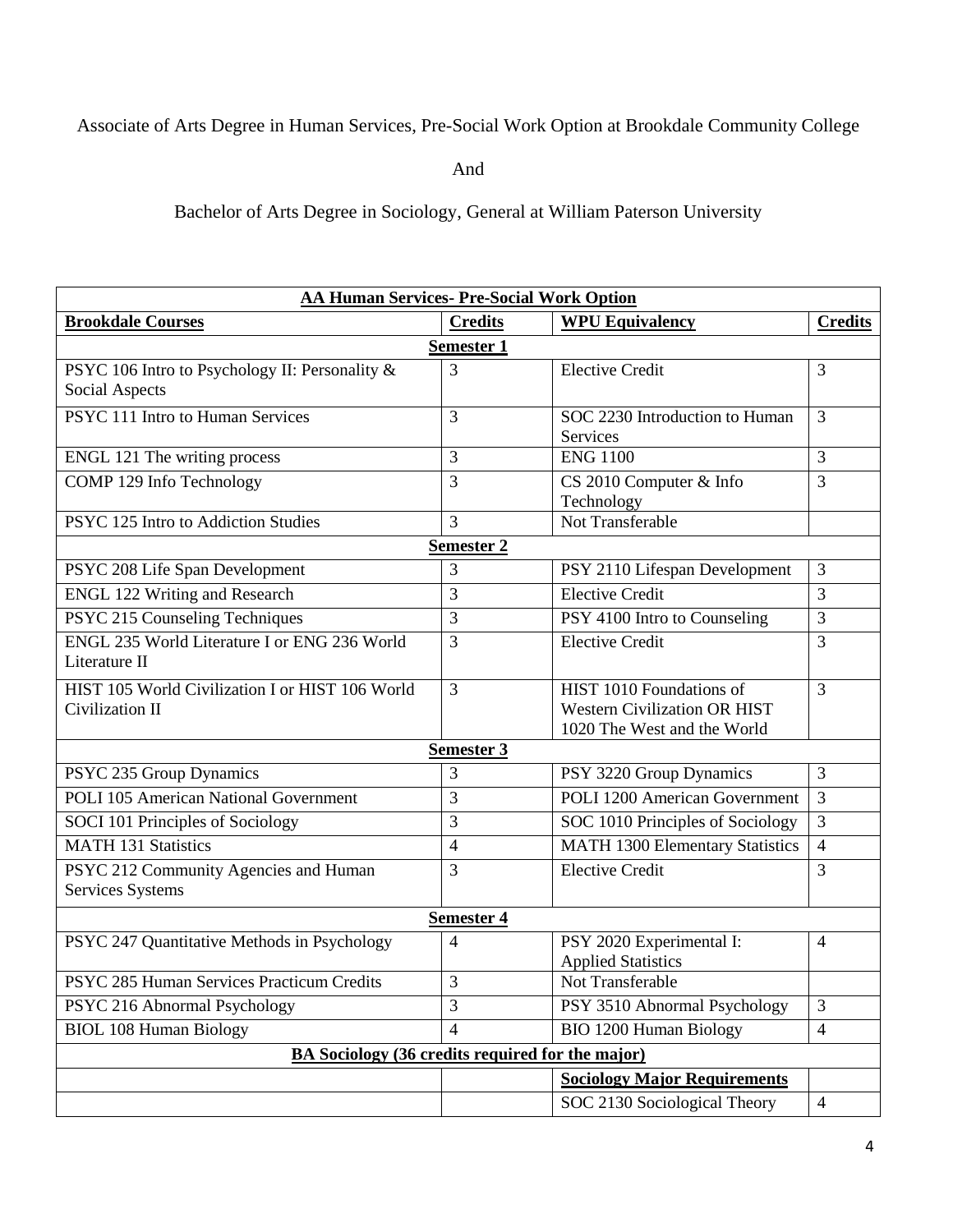| SOC 3010 Research Methods                                   | 3              |
|-------------------------------------------------------------|----------------|
| SOC 3020 Data Analysis                                      | 3              |
| SOC 3540 Social Stratification                              | 3              |
| SOC 4850 Senior Seminar in                                  | 3              |
| Sociology                                                   |                |
| <b>Sociology Electives (Choose 18)</b><br>credits)          | 3              |
| SOC 2200 Social Organization of                             | $\overline{3}$ |
| Work                                                        |                |
| SOC 2220 Public Sociology and                               | $\overline{3}$ |
| Civic Engagement                                            |                |
| SOC 2310 Sociology of the                                   | $\overline{3}$ |
| Family                                                      |                |
| SOC 2330 Sociology of Religion                              | 3              |
| SOC 2340 Political Sociology                                | $\overline{3}$ |
| SOC 2410 Minority Groups in                                 | 3              |
| America<br>SOC 2420 Muslims and Islamic                     | $\overline{3}$ |
| Institutions in the United States                           |                |
| SOC 2620 Violence                                           | 3              |
|                                                             |                |
| SOC 2660 Italian and Italian-<br>American Culture: From the | 3              |
| Mezzogiorno to the "Jersey                                  |                |
| Shore"                                                      |                |
| SOC 2710 Sexuality in Modern                                | 3              |
| Life Credits:                                               |                |
| SOC 2720 Urban Sociology                                    | 3              |
| SOC 2730 Global Cities                                      | $\overline{3}$ |
| SOC 2990 Sociology of Race and                              | 3              |
| Law                                                         |                |
| SOC 3180 Race, Ethnicity and                                | $\overline{3}$ |
| Health                                                      |                |
| SOC 3200 Contemporary Issues in                             | $\overline{3}$ |
| the Workplace                                               |                |
| SOC 3230 Labor Relations and                                | $\overline{3}$ |
| Law<br>SOC 3350 Sociology of Law                            | $\overline{3}$ |
|                                                             |                |
| SOC 3370 Sociology of Education                             | $\overline{3}$ |
| SOC 3400 Animals and Society                                | 3              |
| SOC 3470 Sociology of Women                                 | $\overline{3}$ |
| SOC 3490 Sociology of                                       | $\overline{3}$ |
| Adulthood                                                   | $\overline{3}$ |
| SOC 3510 Sociology of<br>Socialization                      |                |
| SOC 3520 Self and Society                                   | $\overline{3}$ |
| SOC 3550 Sociology of Aging                                 | 3              |
|                                                             |                |